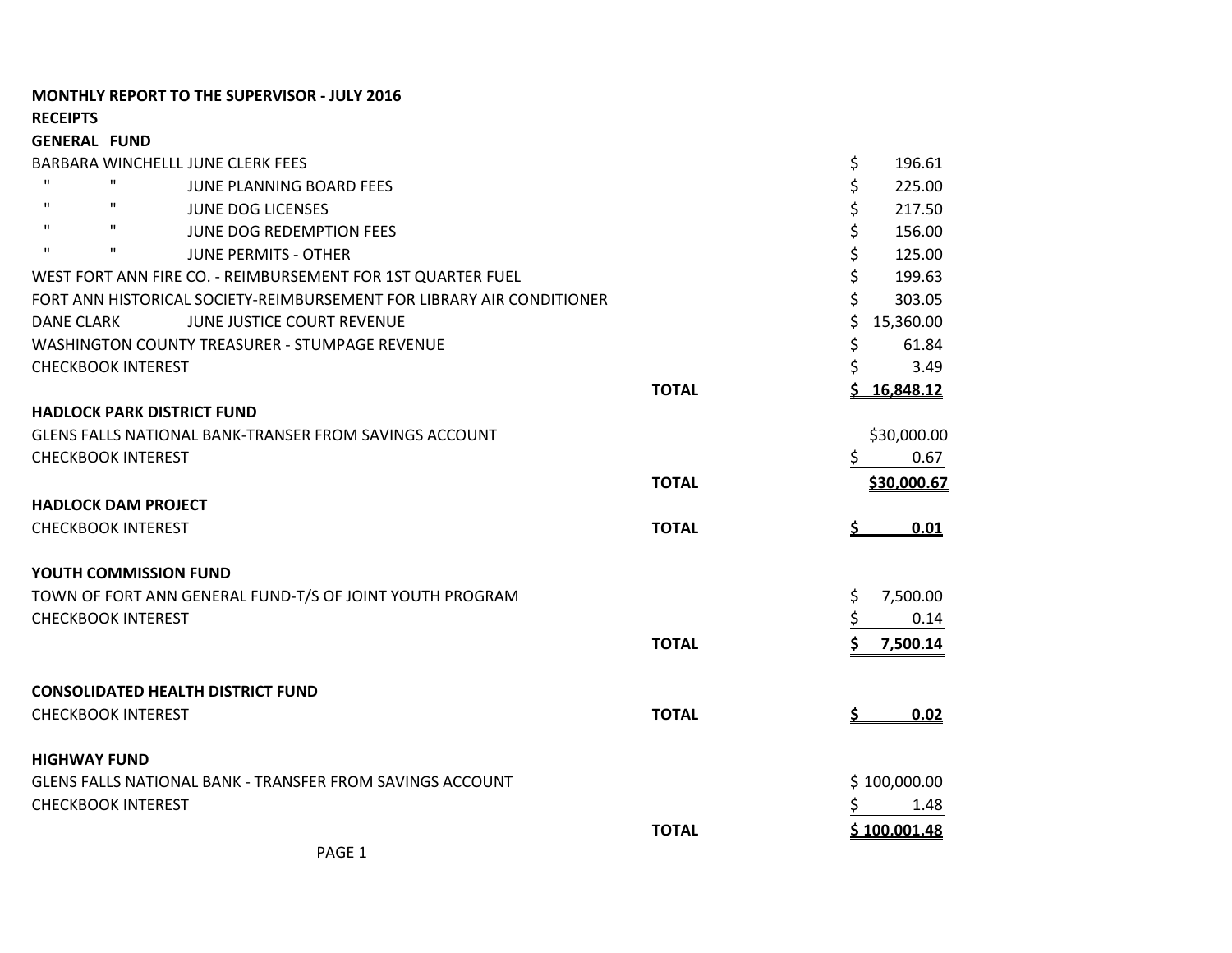| <b>GENERAL FUND SAVINGS ACCOUNT</b>          |                 |                  |                                  |                          |
|----------------------------------------------|-----------------|------------------|----------------------------------|--------------------------|
| <b>INTEREST ON ACCOUNT</b>                   |                 | <b>TOTAL</b>     | 25.04                            |                          |
| <b>HADLOCK PARK DISTRICT SAVINGS ACCOUNT</b> |                 |                  |                                  |                          |
| <b>INTEREST ON ACCOUNT</b>                   |                 |                  |                                  |                          |
|                                              |                 | <b>TOTAL</b>     | <u>s.</u>                        |                          |
| <b>HIGHWAY FUND SAVINGS ACCOUNT</b>          |                 |                  |                                  |                          |
| <b>INTEREST ON ACCOUNT</b>                   |                 | <b>TOTAL</b>     | \$<br>28.46                      |                          |
| <b>LOSAP SAVINGS ACCOUNT</b>                 |                 |                  |                                  |                          |
| <b>INTEREST ON ACCOUNT</b>                   |                 | <b>TOTAL</b>     | \$<br>0.90                       |                          |
| <b>TRUST &amp; AGENCY FUND</b>               | <b>HIGHWAY</b>  | <b>GENERAL</b>   | HADLOCK PARK DISTRICT YOUTH COMM |                          |
| <b>NYS RETIREMENT</b>                        | \$<br>626.64    | \$<br>673.13     | \$                               | 45.60<br>\$              |
| <b>HEALTH &amp; DENTAL INSURANCE</b>         | \$12,430.37     | \$<br>1,389.81   |                                  | $\overline{a}$           |
| <b>STATE TAX</b>                             | \$1,126.46      | 594.51           | 239.44                           | 47.51                    |
| <b>FEDERAL TAX</b>                           | \$2,674.00      | \$<br>2,091.00   | 832.00                           |                          |
| <b>FICA</b>                                  | \$3,842.88      | 3,089.80         | 1,542.10                         | 156.00                   |
| <b>CHILD SUPPORT</b>                         | \$.<br>1,585.83 |                  |                                  | 465.40                   |
| <b>CREDIT UNION</b>                          | \$<br>580.00    | 1,476.00         |                                  | $\overline{\phantom{a}}$ |
| AFLAC                                        | 94.12           | 97.20            |                                  | $\overline{\phantom{a}}$ |
| <b>TOTALS</b>                                | \$22,960.30     | 9,411.45         | 2,613.54                         | \$<br>714.51             |
| <b>CHECKBOOK INTEREST</b>                    |                 | \$<br>0.17       |                                  |                          |
|                                              |                 | <b>TOTAL</b>     | \$35,699.97                      |                          |
| <b>DISBURSEMENTS</b>                         |                 |                  |                                  |                          |
| <b>GENERAL FUND</b>                          |                 |                  | <b>HIGHWAY FUND-T/W</b>          |                          |
| STATE COMPTROLLER - JUNE JUSTICE COURT       |                 | 10,487.00<br>\$. | <b>ABSTRACT</b><br><b>TOTAL</b>  | \$54,837.90              |
| PAYROLL                                      |                 | 20,283.98<br>S.  |                                  |                          |
| <b>TOWN SHARE FICA</b>                       |                 | 1,544.90<br>\$   |                                  |                          |
| <b>TOWN BOARD EXPENSE</b>                    |                 | 155.78<br>\$     | <b>HIGHWAY FUND - O/V</b>        |                          |
| <b>JUSTICE COURT EXPENSE</b>                 |                 | 158.99           | <b>PAYROLL</b>                   | 27,625.40<br>S.          |
| <b>SUPERVISORS EXPENSE</b>                   | PAGE2           | 500.54           | <b>TOWN SHARE FICA</b>           | \$<br>1,921.44           |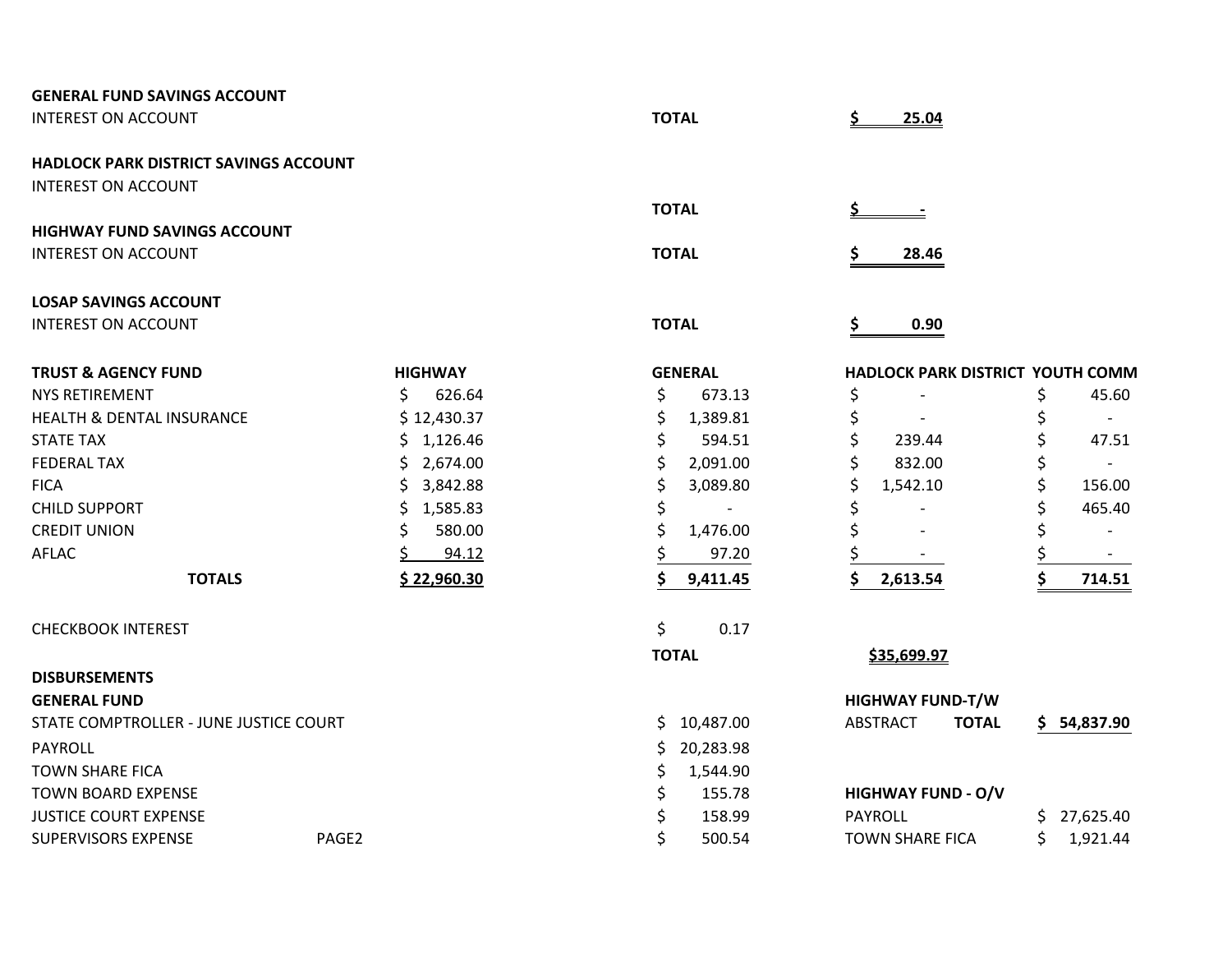| <b>ENGINEER</b>                |        |              | \$        | 595.00     | <b>ABSRACT</b>                 | \$16,198.88     |
|--------------------------------|--------|--------------|-----------|------------|--------------------------------|-----------------|
| <b>ASSESSORS EXPENSE</b>       |        |              | \$        | 2,401.67   | <b>HEALTH INSURANCE</b>        | \$12,015.97     |
| <b>TOWN CLERKS EXPENSE</b>     |        |              | \$        | 91.78      | <b>TOTAL</b>                   | \$57,761.69     |
| <b>ATTORNEY EXPENSE</b>        |        |              | \$        | 7,875.00   |                                |                 |
| <b>BUILDINGS EXPENSE</b>       |        |              | Ś         | 1,580.16   | <b>TOTAL HIGHWAY</b>           | \$112,599.59    |
| <b>CENTRAL COMMUNICATIONS</b>  |        |              |           | 221.11     |                                |                 |
| <b>CENTRAL MAILINGS</b>        |        |              |           | 762.48     | <b>TRUST &amp; AGENCY FUND</b> |                 |
| UNALLOCATED INSURANCE          |        |              |           | $\sim$ $-$ | <b>FICA</b>                    | \$<br>7,819.96  |
| SAFETY INSPECTION EXPENSE      |        |              | \$        | 169.01     | <b>STATE TAX</b>               | \$<br>2,007.92  |
| <b>FIRE COMPANY - FUEL</b>     |        |              |           |            | <b>FEDERAL TAX</b>             | 5,025.00<br>S   |
| HIGHWAY SUPERINTENDENT EXPENSE |        |              |           | 77.97      | <b>HEALTH INSURANCE</b>        | 13,790.59<br>S. |
| <b>STREET LIGHTS</b>           |        |              |           | 167.97     | <b>CREDIT UNION</b>            | 2,551.00<br>S   |
| JOINT YOUTH RECREATION PROGRAM |        |              | \$        | 7,500.00   | <b>CHILD SUPPORT</b>           | \$<br>1,585.83  |
| PLANNING BOARD EXPENSE         |        |              | \$        | 1,036.02   | AFLAC                          | \$<br>158.92    |
| <b>HEALTH INSURANCE</b>        |        |              | \$        | 1,301.04   | RETIREMENT                     | Ś.<br>1,345.37  |
| <b>CANAL PERMIT</b>            |        |              | \$        | 1,742.00   |                                |                 |
| <b>BEACH EXPENSE</b>           |        |              | \$        | 413.50     | <b>TOTAL</b>                   | \$34,284.59     |
| <b>DOG CONTROL</b>             |        |              | \$        | 262.98     |                                |                 |
| <b>CEMETERIES</b>              |        |              | \$        |            |                                |                 |
|                                |        | <b>TOTAL</b> |           | 59,328.88  |                                |                 |
| <b>HADLOCK PARK DISTRICT</b>   |        |              |           |            |                                |                 |
| PAYROLL                        |        |              | \$        | 10,078.70  |                                |                 |
| TOWN SHARE FICA                |        |              | S         | 771.05     |                                |                 |
| <b>ABSTRACT</b>                |        |              |           | 17,743.67  |                                |                 |
|                                |        | <b>TOTAL</b> |           | 28,593.42  |                                |                 |
| <b>HADLOCK DAM PROJECT</b>     |        | <b>TOTAL</b> | <u>\$</u> |            |                                |                 |
| YOUTH COMMISSION FUND          |        |              |           |            |                                |                 |
| PAYROLL                        |        |              | \$        | 3,041.89   |                                |                 |
| <b>TOWN SHARE FICA</b>         |        |              |           | 232.70     |                                |                 |
|                                | PAGE 3 | <b>TOTAL</b> |           | \$3,274.59 |                                |                 |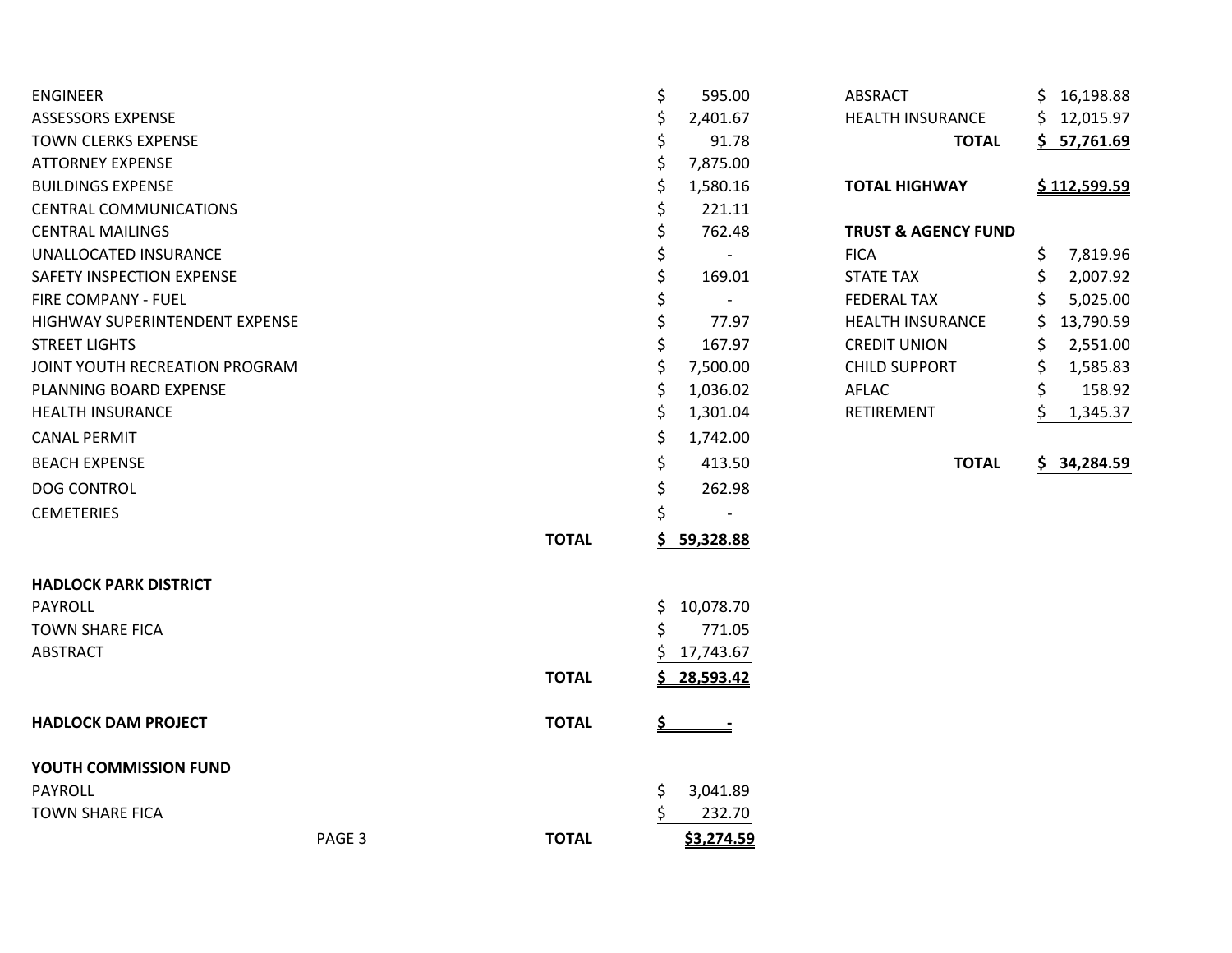| <b>CONSOLIDATED HEALTH</b>                   |              |              |
|----------------------------------------------|--------------|--------------|
| <b>PAYROLL</b>                               |              | \$600.00     |
| TOWN SHARE FICA                              |              | \$45.90      |
|                                              | <b>TOTAL</b> | \$645.90     |
| <b>GENERAL FUND SAVINGS ACCOUNT</b>          | <b>TOTAL</b> | Ś            |
|                                              | Page 3       |              |
| <b>HADLOCK PARK DISTRICT SAVINGS ACCOUNT</b> |              |              |
| TRANSFER TO CHECKING ACCOUNT                 | <b>TOTAL</b> | \$30,000.00  |
| <b>HIGHWAY FUND SAVINGS ACCOUNT</b>          |              |              |
| TRANSFER TO CHECKING ACCOUNT                 | <b>TOTAL</b> | \$100,000.00 |
| <b>LOSAP SAVINGS ACCOUNT</b>                 | <b>TOTAL</b> | \$           |